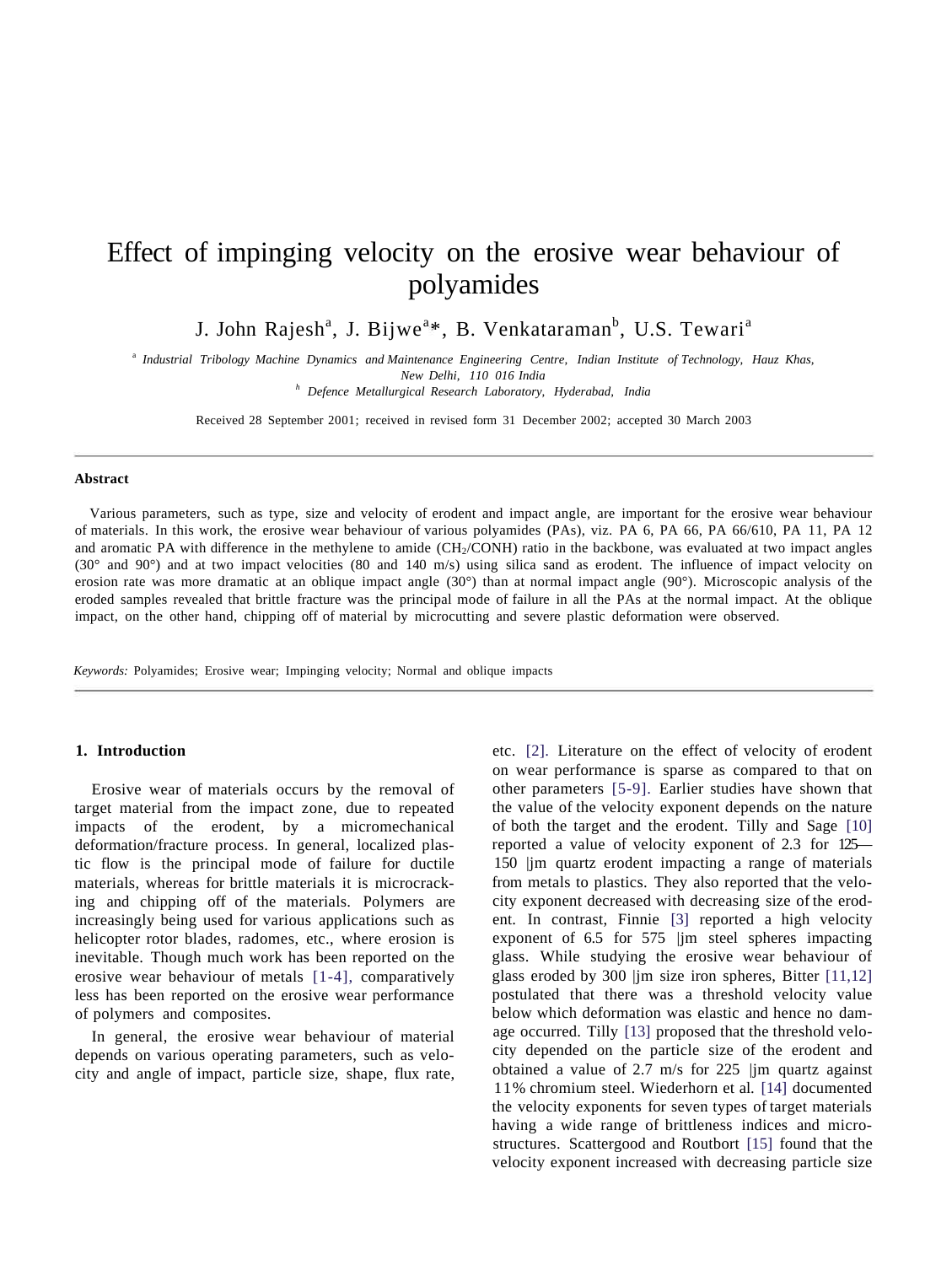of the erodent. While studying the erosive wear behaviour of amorphous polystyrene, Thai et al. [16] found that the velocity exponent was 3.69. Karasek et al. [17] observed almost linear correlation between the erosion rate of graphite fibre reinforced bismaleimide composite and the impinging velocity. Arnold and Hutchings [5] found that the erosion rate of natural rubber and epoxidized natural rubber had very strong dependence on the impinging velocity above 70 m/s. Rao et al. [18] reviewed the effect of impact velocity on the erosive wear of various polymers and composites. In our earlier work [19], the influence of impact angle and dose of the erodent on the erosive wear behaviour of various PAs with different methylene to amide  $(CH<sub>2</sub>/CONH)$  ratio was investigated. Moreover, this ratio has significant influence on the thermo-mechanical properties of PAs [20] and hence on tribo-behaviour. Therefore, it was thought worthwhile to study the influence of impinging velocity of the erodent on the erosive wear behaviour of these PAs.

## **2. Experimental**

## *2.1. Materials selected*

Seven polyamides with the following chemical structures were procured in the form of granules.

PA 6:  $(-NH-(CH_2)_5-CO_1)_n$ PA 11:  $(-NH-(CH<sub>2</sub>)<sub>10</sub>-CO<sub>-</sub>)<sub>n</sub>$ PA  $12^1$ : (-NH-(CH<sub>2</sub>)<sub>1</sub>1-CO-)<sub>n</sub> PA 66:  $(-NH-(CH<sub>2</sub>)<sub>6</sub>-NH-CO-(CH<sub>2</sub>)<sub>4</sub>-CO<sub>-</sub>)<sub>n</sub>$ PA 66/610:  $(-NH-(CH_2)_6-NH-CO-(CH_2)_4-CO)_n-(NH (CH<sub>2</sub>)<sub>6</sub>$ -NH-CO-(CH<sub>2</sub>)<sub>8</sub>-CO-)<sub>m</sub> Aromatic  $PA^2$ : (Amorphous copolyamide with aromatic, aliphatic and cyclo-aliphatic groups)

Prior to injection moulding, they were dried in a vacuum oven at 80 °C for 12 h. Sheets (200 mm x 200 mm x 6 mm) of these PA 6 and PA 12 were compression moulded by heating the granular materials placed in the mould at 270 and 215 °C, respectively, for an hour. Pressure (5 MPa) was then applied for one hour, with intermittent bumping to release trapped moisture, if any. Test bars as per ASTM standards were moulded and their mechanical properties were evaluated. The data along with other details are presented in Table 1. For erosive wear studies, dried granules of materials were compression moulded into sheets of 150 mm x 150 mm x 6 mm size. From these sheets, test samples of

30 mm X 30 mm X 6 mm size were cut for erosion wear studies.

## *2.2. Erosive wear studies*

The solid particle erosion experiments were carried out using silica sand (90-180 |jm size) as the impinging particles. Dried and compressed air at two pressures (0.2 and 0.4 MPa) was allowed to mix with the silica sand, which was fed constantly, i.e. 4 g/min, by a conveyorbelt-type feeder in the mixing chamber. These fluidized silica sand particles were accelerated by passing them through a tungsten carbide converging nozzle of 6 mm diameter to bombard the polymer target (30 mm x 30 mm x 6 mm) held at a specific angle with respect to the flow of the impinging particles. The distance between the target material and the nozzle was approximately 10 mm. The impact velocities of the erodent particles were 80 and 140 m/s, and they were determined experimentally using the rotating double disc method developed by Ives and Ruff [21]. Erosive wear studies were done at two impingement angles (30° and 90°). Scanning electron microscopic (SEM) studies on eroded surfaces (after silver sputtering) were carried out on a Jeol JSM-840 scanning electron microscope to investigate the erosion mechanism.

### **3. Results and discussion**

Erosive wear rate as a function of mass of erodent for PAs at 30° and 90° and at two impinging velocities is plotted as histograms in Figs. 1 and 2. Scanning electron micrographs of the eroded surfaces of PAs at 30° and 90° and at two velocities are shown in Figs. 3-5. The following are the salient features of the studies:

- Surface blackening at the impact zone was observed for all the materials at normal impact and at both the impact velocities.
- The order of performance of the materials at the two impact velocities and at the two impact angles was as follows:

At  $a = 30^{\circ}$  and  $v = 80$  m/s:  $F > B > A \equiv D > G > E$  $> C$ 

At  $a = 30^{\circ}$  and  $v = 140$  m/s:  $B > F > D > A > G$  $\geq$  E $\geq$ C

At  $a = 90^{\circ}$  and  $v = 80$  m/s:  $D > B \equiv F > C > A >$  $E > G$ 

At  $a = 90^{\circ}$  and  $v = 140$  m/s:  $F > B > D > C > A$  $>E>$ 

• Though the same amount of erodent was used in every test for both velocity experiments, sand particles with higher energy (due to high velocity) damaged the polymer surface more severely. However,

<sup>1</sup> PA 12 was of two types. One was general purpose nucleated PA 12 and the other was medium viscosity extruded.

<sup>&</sup>lt;sup>2</sup> The exact chemical structure was not available.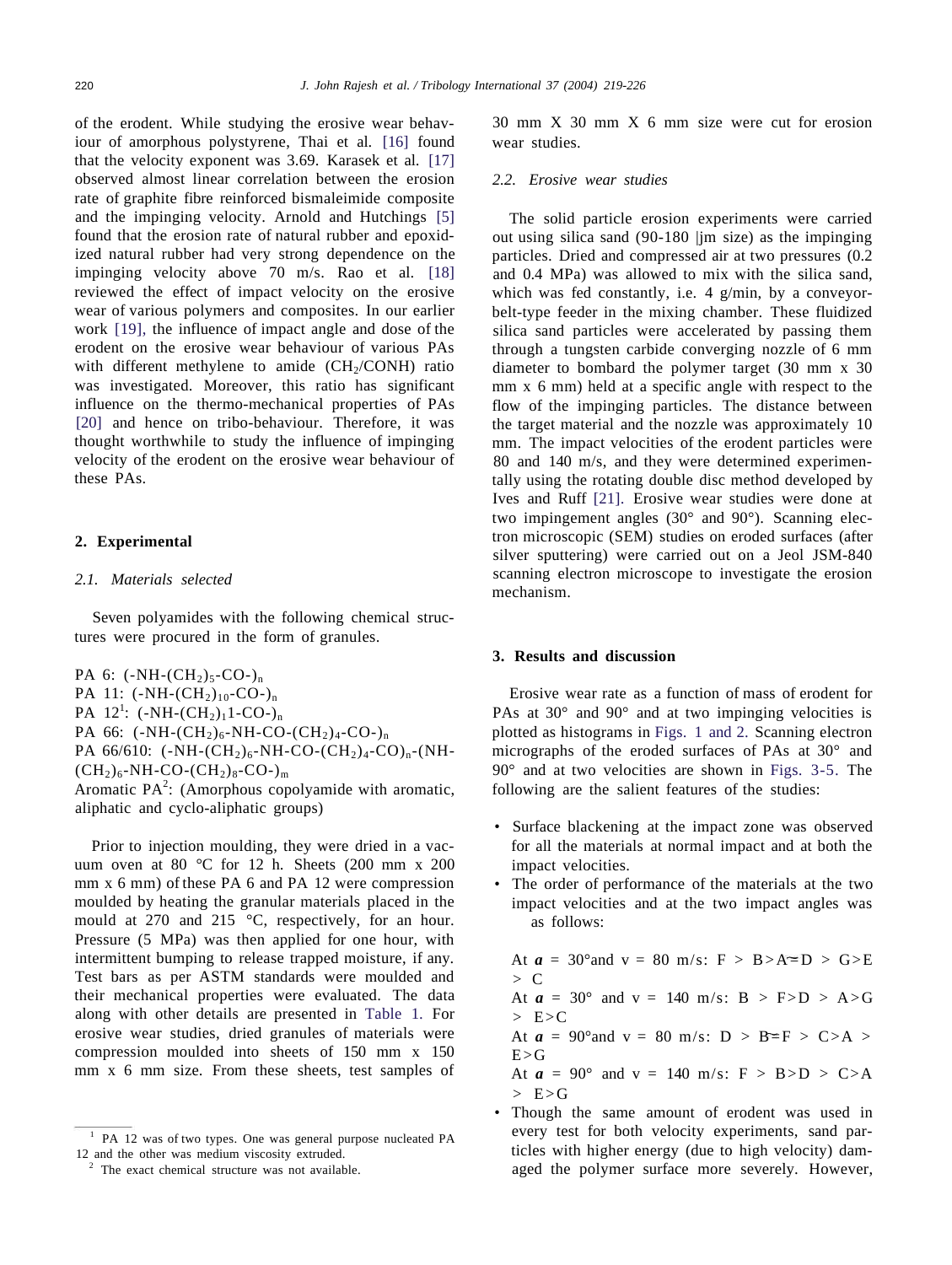Table 1 Details of the selected materials

| Property                                                              | PA <sub>6</sub>    | PA 11                                     | PA 12 (L 16 GM) | PA 12 (L 20)               | PA 666             | PA 66/610 (BM<br>20SBG     | Aromatic PA+                        |
|-----------------------------------------------------------------------|--------------------|-------------------------------------------|-----------------|----------------------------|--------------------|----------------------------|-------------------------------------|
| Designation                                                           |                    | B                                         |                 | D                          | E                  |                            | G                                   |
| Manufacturer                                                          | Du Pont India Ltd. | Elf Ato Chem, EMS CEMS eChemie,<br>France | Switzerland     | EMS Chemie,<br>Switzerland | Du Pont India Ltd. | EMS Chemie,<br>Switzerland | Elf Ato Chem, EMS Chemie,<br>France |
| Trade name                                                            | Zytel              | Rilsan                                    | Grilamid LI6 GM | Grilamid L20               | Zytel              | Grilon BM20 SBG            | Cristamid                           |
| Specific gravity                                                      | 1.15               | 1.05                                      | 1.091           | 1091                       | 1.14               | 1.09                       | 1.12                                |
| Tensile strength (MPa) ASTM D 638                                     | 58                 | 48                                        | 36              | 37                         | 42                 | 31                         | 57                                  |
| Elongation to break $(\%)$                                            | 325                | 393                                       | 173             | 282                        | 207                | 100                        | 30                                  |
| Flexural modulus (MPa) ASTM D 790                                     | 59.                | 12                                        | 29              | 37                         | 64                 | 31                         | 51                                  |
| Notchedimpactstrength (kgm/m) A STMD2564.925.905.40920.823.935.901.96 |                    | 5.90                                      | 5.90            | 10.82                      | 3.93               | 5.90                       | 1.96                                |
| Shore D hardness                                                      | 74                 | 66                                        | 79              | 76                         | 80                 | 76                         | 85                                  |
| Glass transition temperaturea $T_e$ (°C)                              | 50                 | 46                                        | 46              | 46                         | 57                 |                            | 45                                  |
| Melting temperature $T_m$ (°C)                                        | 222                | 179                                       | 177             | 178                        | 258                | 200                        | is<br>S<br>230                      |
| Degradation temperature <sup>b</sup> $T_d$ (°C)                       | 440                | 440                                       | 450             | 455                        | 430                | 460                        | 410                                 |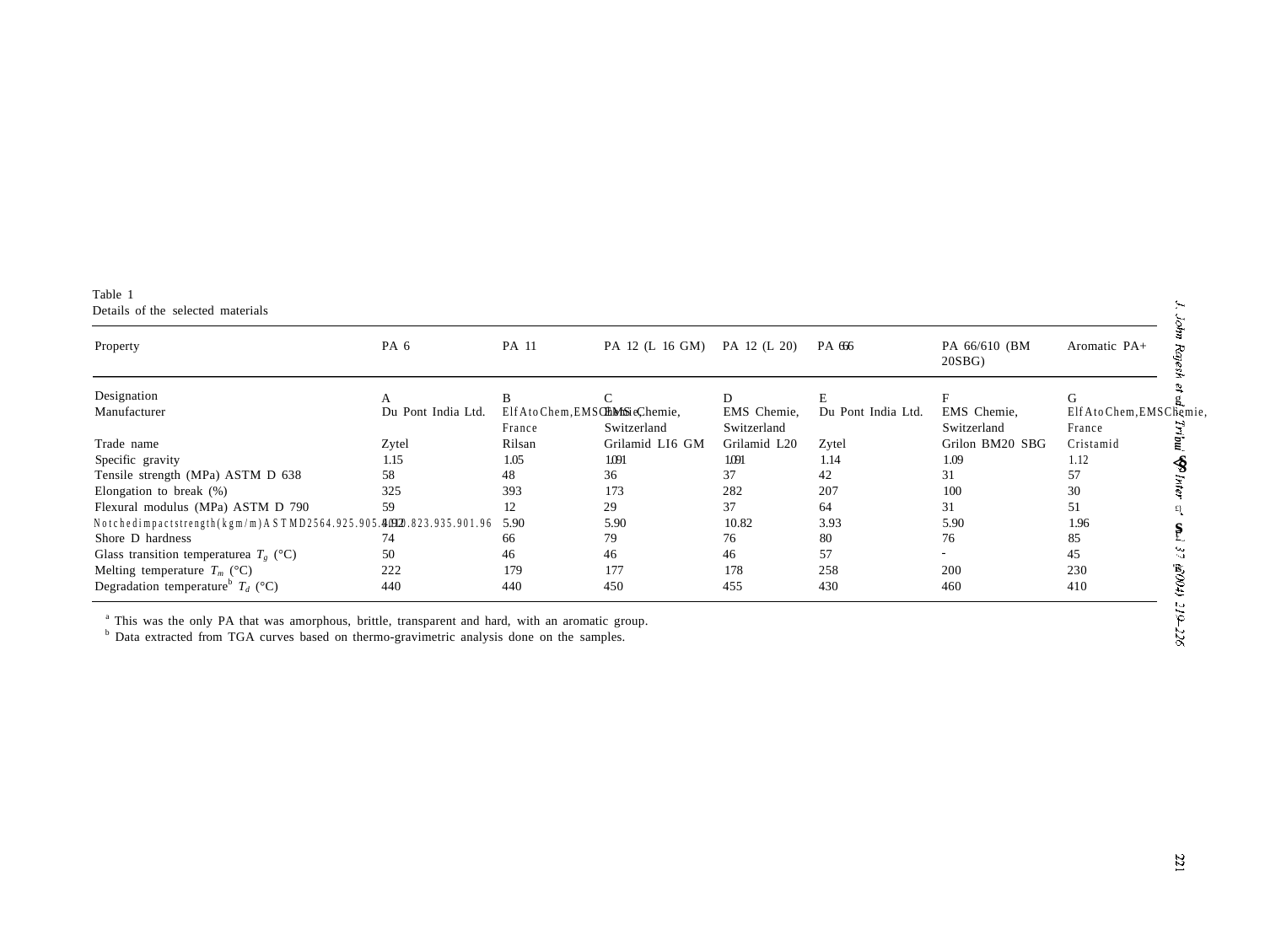

Fig. 1. Histogram showing the steady state erosive wear rates of all the materials at two impact velocities (i.e. at 80 and 140 m/s) for 30° impact. Unfilled, lower impact velocity and filled, higher impact velocity.



Fig. 2. Histogram showing the steady state erosive wear rates of all the materials at two impact velocities (i.e. at 80 and 140 m/s) for  $90^{\circ}$ impacts. Unfilled, lower impact velocity and filled, higher impact velocity.

the extent of damage depended on the material and angle of impact. The approximate extent of increase for all the materials is shown in Table 2.

At normal impact and at lower impinging velocity (i.e. 80 m/s), a mass gain in the initial period was observed for all the materials except material G (material G was the only amorphous PA in the selected series of PAs). At higher impinging velocity (140 m/s), however, three materials, namely C, E and G, did not show initial mass gain.

In the initial stages of the normal impact, the erodent

generally gets embedded on the surface of the target material (except for brittle material), and these embedded particles can act as stress concentration points from where, the microcracks can develop during successive impacts. In general, surface blackening was noticed at normal impact for both velocities. Owing to the poor thermal conductivity and stability of the polyamides, the incremental heat built up at the impact zone due to the repeated impacts led to the surface layer degradation of the target material [22]. However, no surface blackening was observed for the oblique impacts. According to Bulgin et al. [23], the tangential component of the impact force is largely responsible for erosion, and this varies approximately with the cosine of the angle of incidence. In the case of normal impact, the tangential component of the impact force is zero, whereas for the oblique impact (30 $^{\circ}$ ) it is  $\approx 0.9$  and hence leads to higher erosion rate. The erosion rates of all the PAs excluding material G decreased with increasing the dosage of erodent. However, the material G showed high erosion rate in the initial stage and later showed stabilization of the rate. Embedding was not possible in the case of this amorphous, hard and stiff polymer.

Investigations on the correlation between erosive wear rate and mechanical properties have been reported by many authors in the case of various polymers and metals [7,14]. In case of the PAs selected, erosive wear at the lower velocity (80 m/s) and two impact angles, viz.  $60^{\circ}$ and 90°, good correlation between brittleness index and erosive wear rate was observed [19]. For the higher velocity, however, no such relation with any combination of properties was observed. This could possibly be due to the fact that the mechanical properties, as seen in Table 1, are in static mode, while during erosion, due to dynamic strain rates of the order  $10^4$ — $10^5$  per second, polymers, being visco-elastic materials and very sensitive to thermal changes, exhibit rate-sensitive flow and fracture behaviour. Hence, at higher velocity no correlation emerged between erosive wear rate and the mechanical properties.

Zahavi [8] investigated the erosive wear behaviour of polyurethane, elastomeric and fluorocarbon coatings and reported that the formation, propagation and intersection of microcracks were mainly responsible for the failure of the coatings. While investigating the erosive wear behaviour of natural rubber and epoxidized natural rubber at 30° and 90°, Arnold and Hutchings [5] concluded that the formation of fine fatigue cracks under tensile surface stresses was responsible for failure. Pool et al. [24] observed that continuous graphite fibre reinforced epoxy composite exhibited the brittle failure mechanism, while for continuous aramid fibre reinforced epoxy and chopped graphite fibre reinforced polyphenylene sulfide the quasi-ductile behaviour was the primary failure mechanism.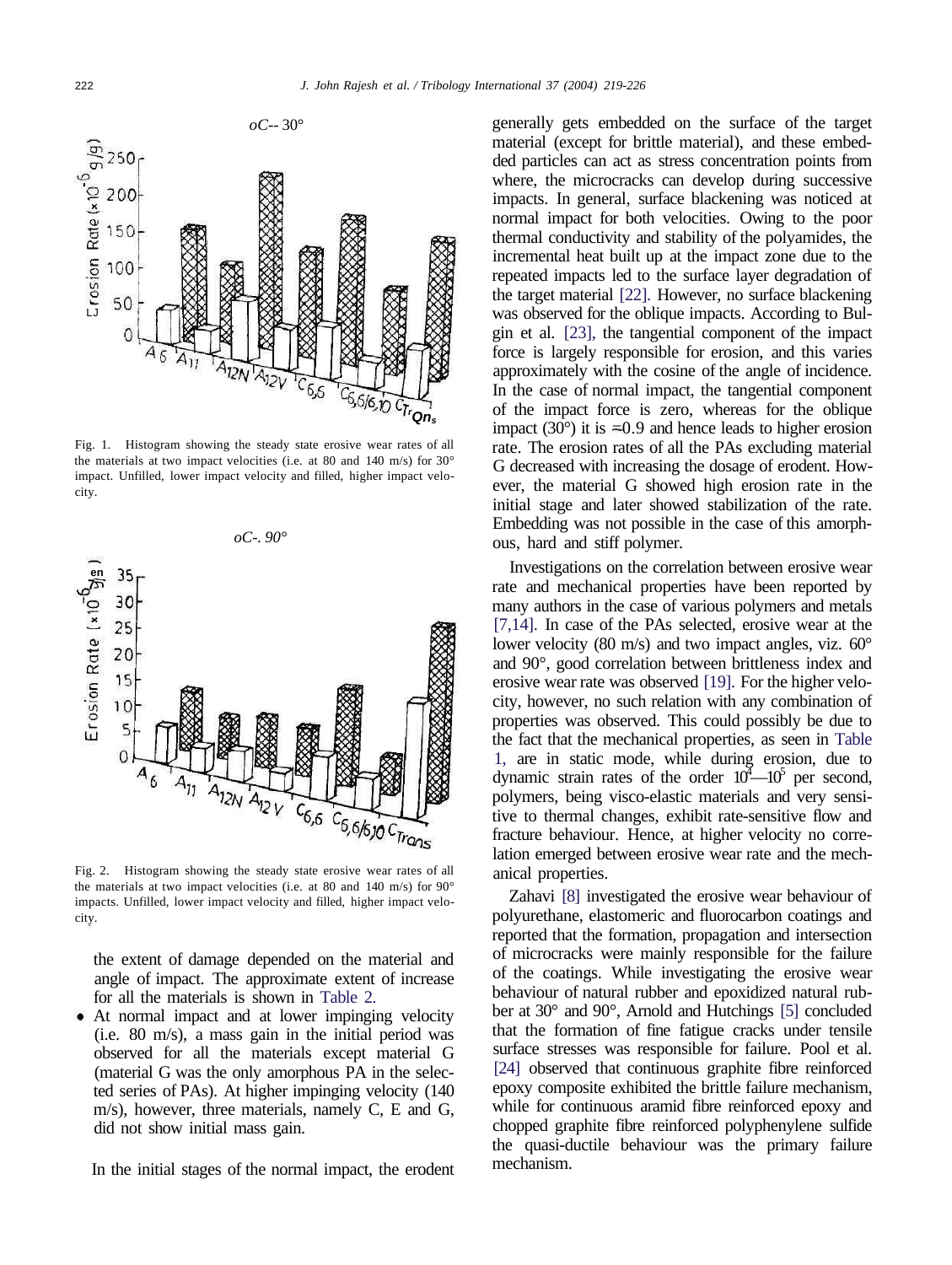

**Fig. 3. SEM micrographs of eroded surfaces of PA 66/610 under different condition (a) surface farthest from the eroded zone; (b) and (c)** *a =* **30° and v = 140 m/s;** (d) and (e)  $a = 90^\circ$  and v = 140 m/s; and (f)  $a = 90^\circ$  and v = 80 m/s.

## **4. Microscopic analysis**

Eroded surfaces of PA 66/610 under different operating conditions are shown in micrographs in Fig. 3. Micrograph 3 a shows the surfaces farthest from the eroded zone and indicates the general topography of the unaffected surface. Micrographs 3b and 3c are for the eroded surfaces of the crater  $(a = 30^{\circ} \text{ and } v = 140 \text{ m/s})$ s), while micrograph 3d shows the general appearance of the crater under low magnification  $(a = 90^{\circ})$  and v  $= 140$  m/s). Micrographs 3e and 3f shows the difference in surface topography because of velocity difference (3e  $a = 90^{\circ}$  and  $v = 140$  m/s; 3f  $a = 90^{\circ}$  and  $v = 80$  m/s). At 30° impact, both abrasion and erosion processes play important roles. The sand particles, after impacting, slide on the surface and abrade while dropping down. The wear and hence damage is more than that in the case of normal impact. Marks of material damage in the form of wide cracks and small craters (due to erosion) can be seen in micrograph 3b. Marks of microploughing of the ductile material in the form of elongated sheets from the furrows can also be seen in micrograph 3c. Change in impact angle from oblique to normal changes the topography of the damaged surface very significantly. Micrograph 3e ( $a = 90^{\circ}$  and  $v = 140$  m/s) shows the dominance of microchipping and microcracking phenomena. Multiple cracks originated from the point of impact and during this stress releasing process, and the cracks intersected and formed wear debris due to brittle fracture. After repetitive impacts, the debris in platelet form is removed and accounts for the measured wear loss. The drastic difference in surface damage due to ductile failure and plastic failure is clearly seen in micrograph 3c ( $a = 30^\circ$  and  $v = 140$  m/s) and 3d ( $a = 90^\circ$ ) and  $v = 140$  m/s). Differences in the topography of surfaces due to different impinging velocities can be seen in micrographs 3e  $(a = 90^{\circ} \text{ and } v = 140 \text{ m/s})$  and 3f (  $a = 90^{\circ}$  and  $v = 80$  m/s). Since the impact angle is the same *(a =* 90°), the nature of failure (brittle) and appearance of the surface is almost identical, except for the extent and depth of microcracks. Overall, high velocity has rendered the surface more damaged, and high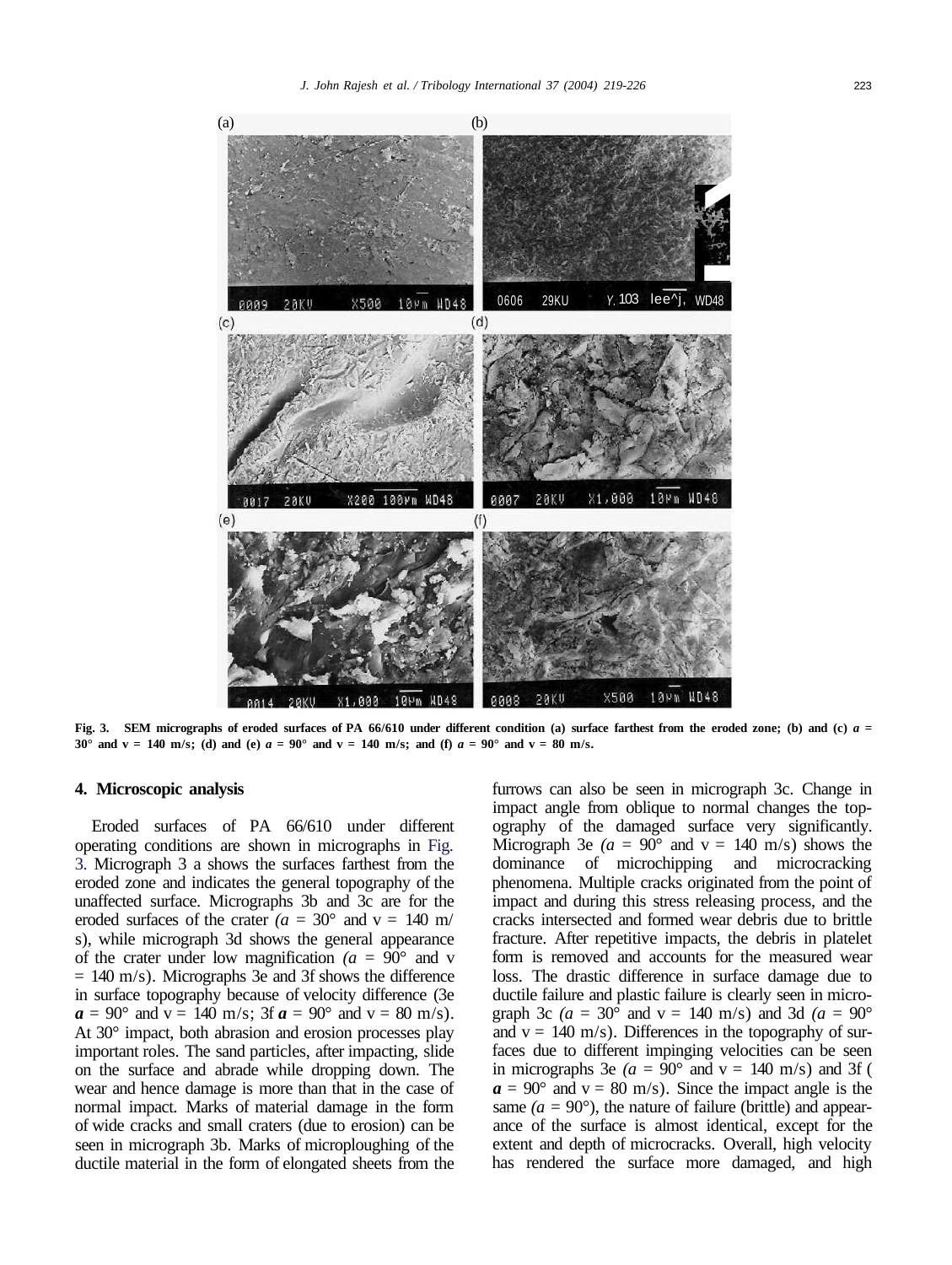

**Fig. 4.** SEM micrographs of eroded surfaces of PA 11 under different conditions (a), (b) and (c)  $a = 30^\circ$  and v = 140 m/s; (d) and (e)  $a =$ **90° and v = 140 m/s; and (f)**  $a = 90$ ° and v = 80 m/s.

material removal and hence high wear is seen in the worn surface topography.

Worn surfaces of PA 11 under different operating conditions are shown in Fig. 4. Micrographs 4a, 4b and 4c are for eroded surfaces at oblique angle ( $v = 140$  m/s) while 4d, 4e and 4f are for surfaces at normal impact (4d and 4c for  $v = 140$  m/s; 4f for  $v = 80$  m/s). The typical behaviour of abrasion along with erosion at *a*  $= 30^{\circ}$  can be seen in micrograph 4a. This polymer has shown intermediate wear behaviour among the three PAs selected for microscopic analysis (wear resistance in order: PA  $66/610$  > PA  $11$  > Aromatic PA). Among the three PAs, PA 11 has shown the highest elongation to break (Table 1). This has reflected in the failure behaviour as well. An abundance of elongated fibres during the microploughing process is evident on the surface (4b and 4c). The probability and frequency of wear debris removal is less when ductile failure is the dominant wear mechanism. In the case of normal impact (4d, 4e and 4f), this failure mode was absent. Micrograph 4d shows a general view of the crater  $(a = 90^{\circ}$  and v = 140 m/s), while the enlarged view shows the details of mode of failure. Plastic deformation and propagation of multiple cracks in all directions during the impact of high energy particles are the dominant mechanisms as discussed in micrographs 3e and 3f. Micrograph 4f shows the surface when the velocity was low. Overall, the damage and extent of cracks are significantly low in this case.

Micrographs of eroded surfaces of the aromatic PA have been collected in Fig. 5. Micrographs 5 a and 5b are for oblique impact ( $v = 140$  m/s), while 5c is for normal impact ( $v = 140$  m/s). Micrographs 5d, 5e and 5f are for oblique impact at a lower velocity (80 m/s). The typical behaviour of erosion along with abrasion is seen at oblique impact (5a and 5b). This aromatic PA was the only PA that was amorphous, transparent and very hard. It showed the highest wear, and its properties have reflected in the failure modes too. It showed the minimum value of elongation to break (Table 1). Though at *a =* 30°, abrasion is evident on the surface, no marks of ductile failure are present. On the contrary, this material has shown predominantly brittle failure. Another striking feature of the surface (5a, 5b and 5d) is the evidence of surface melting. Among the three PAs, this one has the highest melting point. However, the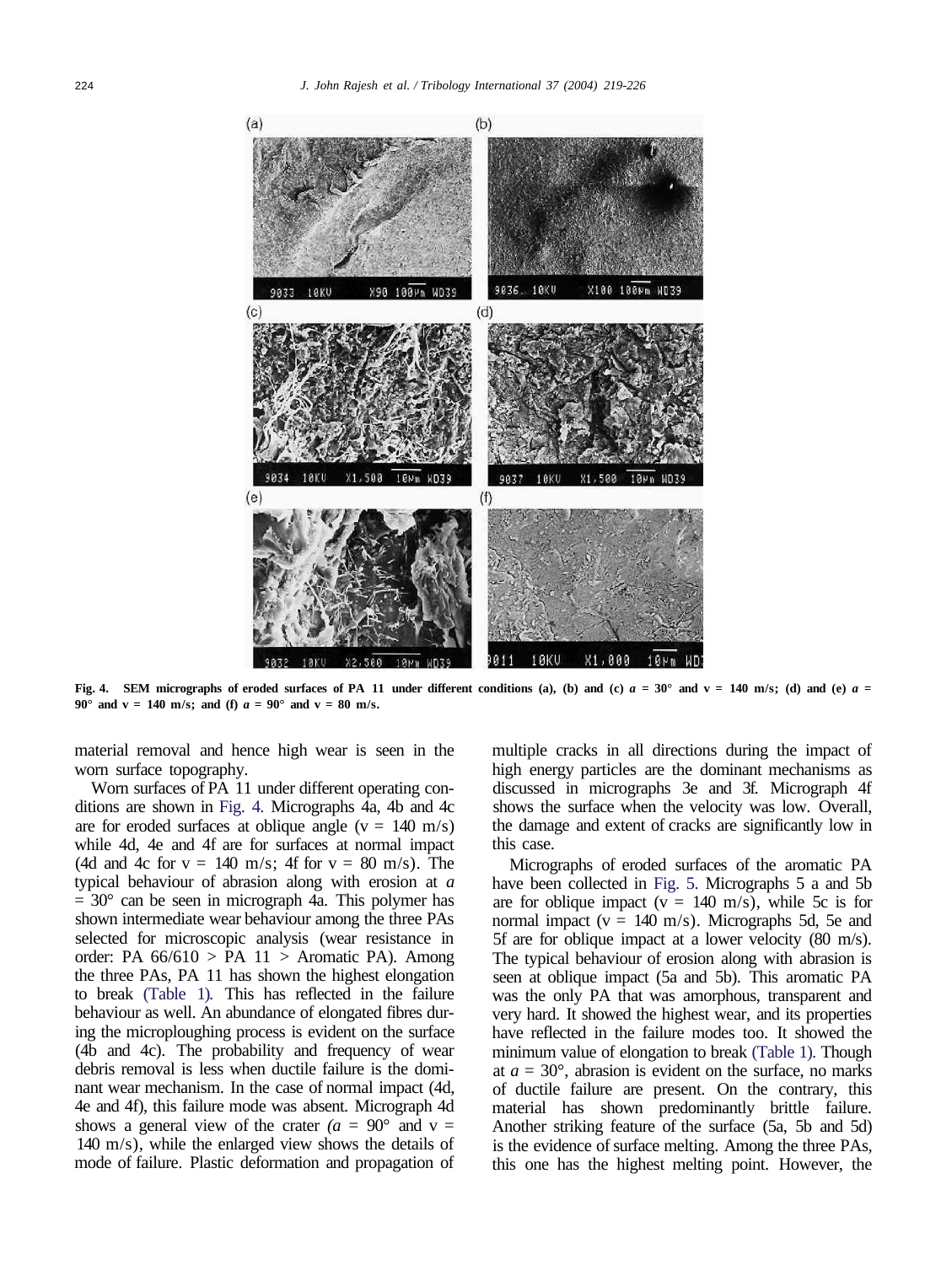

**Fig. 5.** SEM micrographs of eroded surfaces of aromatic PA under different condition: (a) and (b)  $a = 30^\circ$  and  $v = 140$  m/s; (c)  $a = 90^\circ$  and  $v = 140$  m/s; (d), (e) and (f)  $a = 30^{\circ}$  and  $v = 80$  m/s.

**Table 2**

**Approximate percentage of increase in erosion rates (steady state) at two impact angles due to higher energy of particles at high velocity**

| <b>Material</b> | $a = 30^{\circ}$ | $a = 90^{\circ}$ |  |
|-----------------|------------------|------------------|--|
| A               | 180              | 70               |  |
| B               | 240              | 70               |  |
| $\mathbf C$     | 190              | 60               |  |
| D               | 160              | 210              |  |
| E               | 180              | 130              |  |
| F               | 220              | 30               |  |
| G               | 200              | 50               |  |

mode of energy dissipation being inefficient has led to melting of the surface. Such behaviour was not seen in the case of PA 11 (micrograph 4b), whose melting point is very low because of effective energy dissipation. Micrographs 5a and 5b, when compared to 5c, support the high wear of material when impacted at *a =* 30°. Very wide grooves and cracks are typical of a high extent of abrasion and erosion. Micrograph 5c is for normal impact topography and supports the observed lower wear. Multiple cracks indicate typical brittle failure under such impacting conditions. The difference in surface topography due to high energy impact (micrographs 5a and 5b for  $a = 30^{\circ}$  and  $v = 140$  m/s) and low energy impact (micrographs 5d and 5f for  $a = 30^{\circ}$  and  $v = 80$ m/s) explains the difference in wear behaviour. Overall, the features are the same, but the severity of damage is low in the case of low velocity.

## **5. Conclusion**

Investigations were done on the erosive wear of seven different polyamides due to sand particle impingement with varying angle of impact and velocity. It was concluded that the same amount of particles when bombarded at higher velocity damaged the surface of polymers very significantly and resulted in excessively high wear. The extent of increase in wear, however, depended on the materials and the angle of impact. The velocity effect was more prominent at the oblique angle of impact. Scanning electron microscopic analysis confirmed the differences between the failure mechanisms at the oblique and normal impact and higher velocity and lower velocity as well.